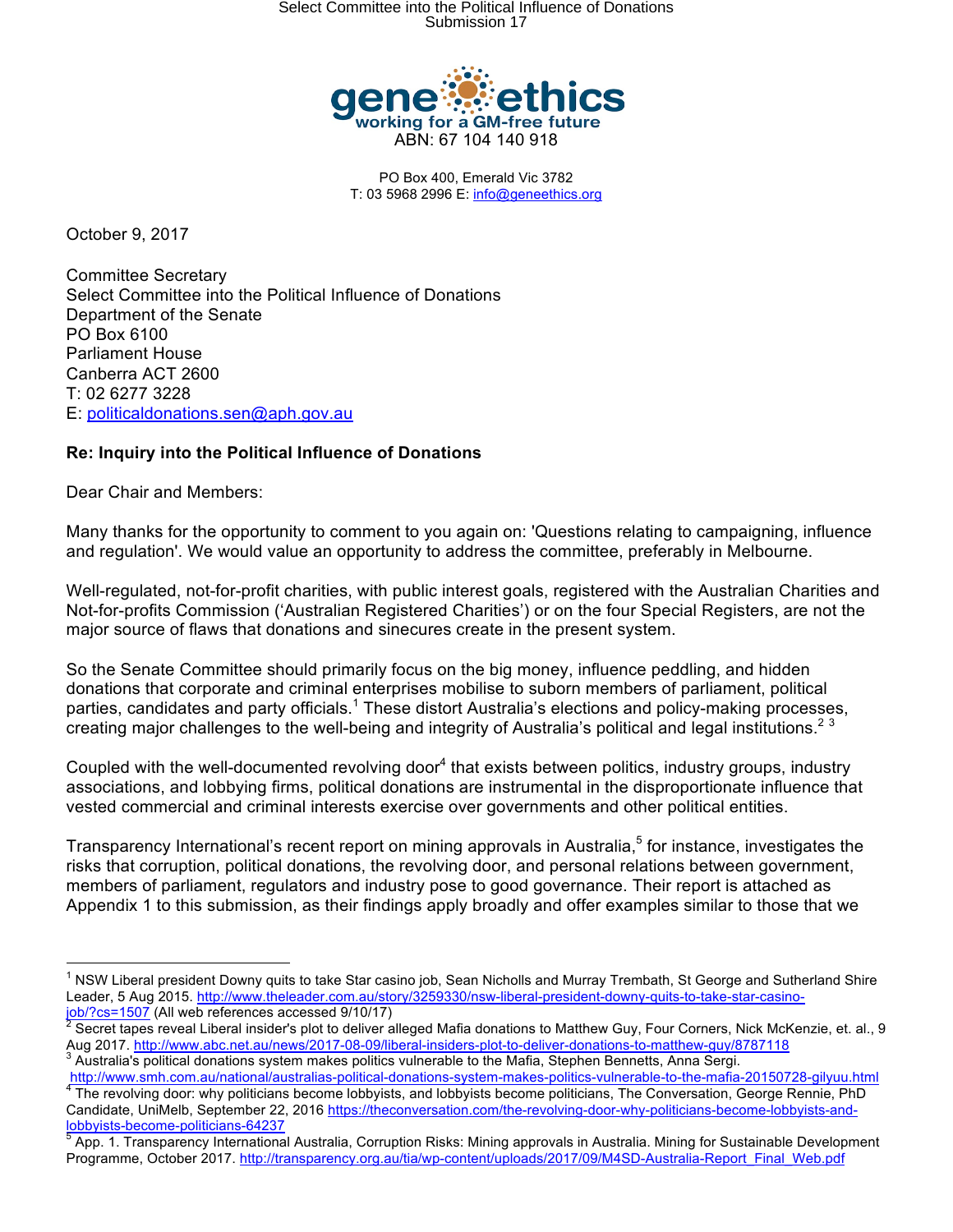give in the context of agribusiness' influence on the assessment, approval and licensing of agricultural chemicals and genetically manipulated crops.

Self-serving corporations, criminals and agents of influence for hire, pose big threats to our democracy. Yet they are far less well-regulated than the public interest sector, are better resourced, and can claim lobbying, policy, public relations costs and political donations, as the tax-deductible expenses of doing business.

Corporations and criminals also set up and use not-for-profit entities (distinct from and outside the regulatory framework for Registered Charities) that that are largely unconstrained from using their financial clout and connections to engage in direct advocacy and campaigns that shape public and political opinion for their own ends.

They require more diligent scrutiny and regulation to protect our society from their excesses than the present system now provides so the committee should focus on this task. To effectively promote the integrity of Australian politics, the Committee needs to deal robustly with the corrupting influence of big money and vested interests. But, for instance, some members of the Joint Standing Committee on Electoral Matters and individual MPs have sought to muddy the focus with adverse comment on the legitimate and approved activities of public interest charities, which are already well-regulated and compliant with the law.

# **Recommendations**

- Establish and well-resource a National Independent Commission Against Corruption;
- Review all aspects of the Australian Government Register of Lobbyists<sup>6</sup> including the Code of Conduct, the requirements and criteria for the inclusion of organisations and individuals on the register, and the scope, scale and nature of the activities that qualify for registration;
- Disqualify all parliamentarians for five years following their resignation or retirement from Parliament, or losing their seat at an election, from filling senior roles in the industries they governed as Ministers or Parliamentary Secretaries, and also exclude them from the Government Register of Lobbyists;
- As Registered Charities must do, require all corporate and lobbying entities to refrain from engaging in party politics, campaigning for specific electoral outcomes, or making political donations;
- Like charities, if a corporation infringes the electoral standards its registration would be revoked;
- Pass really effective Whistleblower Protection laws that encourage and enable informed and honest citizens to disclose the hidden influences in our democracy, without unacceptable personal costs;
- Protect investigative journalists from reprisals and maintain the privacy of their privileged sources;
- Clearly differentiate in the law, corporate not-for-profit entities that influence public policy and electoral outcomes for private gain, from civil society non-profits;
- Expand and resource the Charities Commission to regulate all civil society not-for-profits, including those now on the Special Registers;
- Continue to permit all Australian Registered Charities to receive tax-deductible philanthropic donations, for use within the constraints that the Charities Act already sets;
- Continue to allow public interest charities to engage in public policy development and advocacy;
- Impose no legal or other restraints that would further limit or neutralise the effectiveness of public interest Australian charities and not-for-profit entities;
- Clearly delineate in the law the differences between corporate not-for-profit entities that exist to influence public policy and electoral outcomes for private gain, and civil society non-profits that have principal goals of protecting the environment, public health, social justice and the public interest generally.

## **Focus on big money, influence peddling, and hidden corporate and criminal donations**

Many not-for-profit entities are set up specifically as political lobbyists and influence peddlers. They include, for example, the: Institute of Public Affairs, CropLife, National Farmers Federation, Minerals Council of

<sup>&</sup>lt;sup>6</sup> Australian Government Register of Lobbyists, Department of the PM&C. http://lobbyists.pmc.gov.au/who\_register.cfm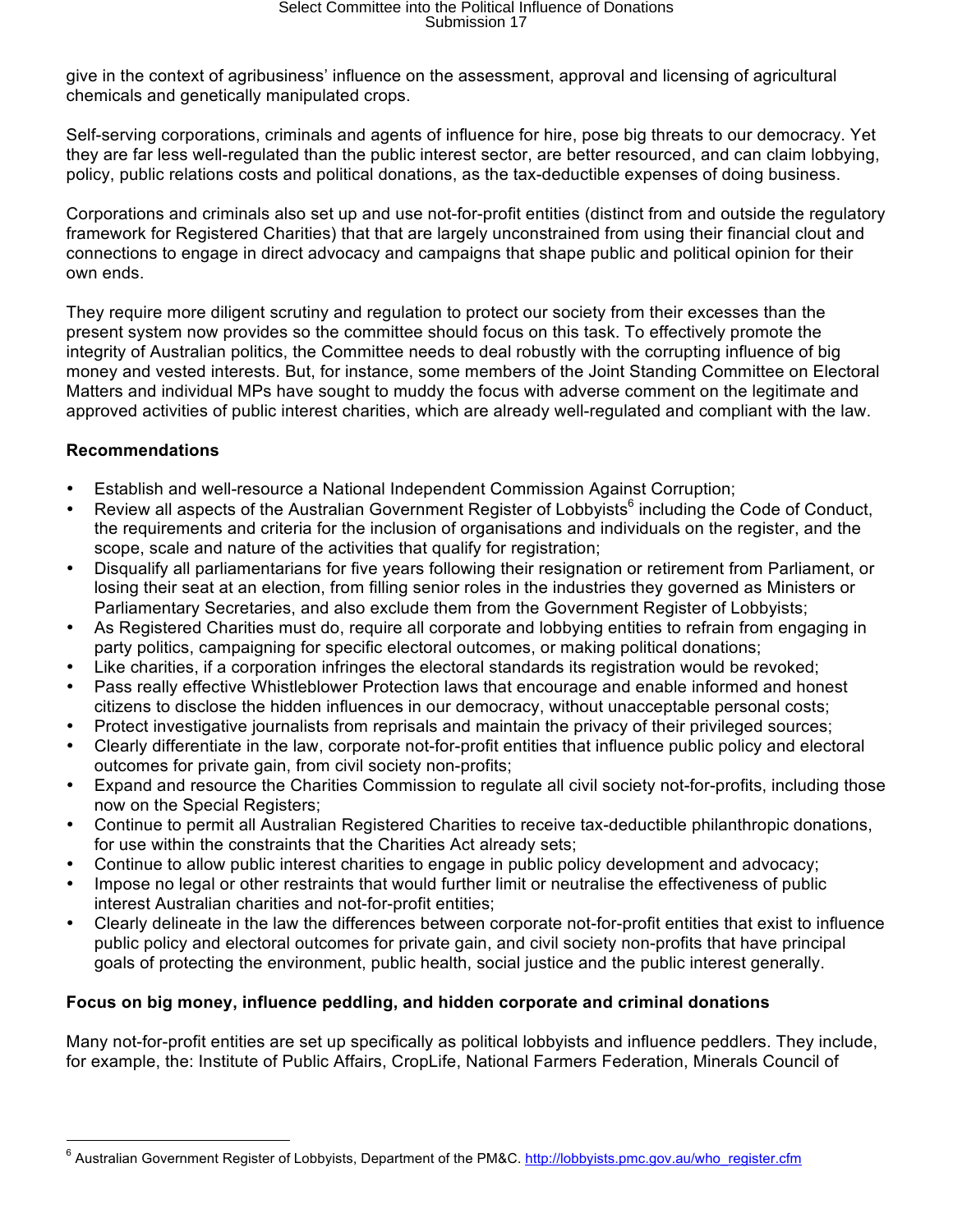Australia, Australian Food and Grocery Council<sup>7</sup>, Business Council of Australia, and many more. Despite much of their business being lobbying, few of these entities and peak bodies, or the corporations and other interests they represent, appear to be on the Australian Government Register of Lobbyists.

Yet they advocate crippling limits on the capacity of not-for-profit, public interest, civil society groups to raise resources and to operate effectively, as private interests may be affected when Parliaments legislate for the public good, rather than to enrich or empower private elites. And the tax-deductible expense claims of those interests that benefit from political lobbying and favoured access to decision-makers are also effectively taxpayer-funded.

Just one example of corporate influence at work is the inclusion of Investor State Dispute Settlement (ISDS) terms in trade agreements, which may disincline governments to legislate in the public interest. ISDS, or the investment court system (ICS), enables individual companies to sue governments in secret, closed, informal tribunals, generally composed of three arbitrators, for allegedly passing laws or taking actions that adversely affect the corporation's present of projected future profits.

For instance, the Tobacco giant Philip Morris brought a claim against Australia for legislating to require the plain-packaging of tobacco products, under ISDS provisions in an old Hong Kong trade deal. To run the case, the company set up an office in Hong Kong and, though it eventually lost, Australian tax-payers bore the substantial costs of defending the action.<sup>8</sup> Many other governments and their citizens have not succeeded or have settled for undisclosed sums. For example, in Occidental v. Ecuador the government owed the company about \$2.4 billion for allegedly foregone projected profits.<sup>9</sup>

An analysis in 2016<sup>10</sup> found declared donations and payments to Australian political parties were near \$1 billion, mainly from big business donors.<sup>11</sup> The AEC reported in its central, searchable database<sup>12</sup> that between 1998 and 2015 declared donations and payments included receipts for \$994,822,181 in donations and other payments called "other receipts" or "subscriptions".

The largest corporate donors over that 17-year period were:

Queensland Nickel Pty Ltd donated \$21,664,196 to Clive Palmer's own political party (PUP), and to the Liberal and National parties. Palmer's Mineralogy Pty Ltd, donated \$14,692,636 to PUP and to the Liberal and National parties, though the company reported several losses. Village Roadshow Limited donated \$5,022,263 to both the Labor and Liberal parties while lobbying for a crackdown on digital piracy. And Pratt Holdings, linked to Melbourne's Pratt family whose fortune derives from Visy Industries, a paper, packaging and recycling company, donated \$4,609,733.

The most generous industries over the period 1998-2015 were:

- The property industry  $-$  \$64,099,161
- Financial and insurance industries \$37,078,539
- Pharmaceutical/health  $-$  \$12,625,078<sup>13</sup>

China connected businesses were easily the largest foreign-linked donors to the two major parties.<sup>14</sup>

<sup>-&</sup>lt;br>7  $^7$  The AFGC "has adopted the following strategies  $...$  Representation and Advocacy: Present a united voice to Government, retailers and stakeholders. Advocate to decision makers the nature and needs of the industry." https://www.afgc.org.au/wpcontent/uploads/AFGC-Annual-Report-2016.pdf

<sup>&</sup>lt;sup>8</sup> Attorney General's Dept., Tobacco plain packaging—investor-state arbitration. <u>https://www.ag.gov.au/tobaccoplainpackaging</u><br><sup>9</sup> Martin Khor (2012). "The emerging crisis of investment treaties". South Centre.

https://www.globalpolicy.org/globalization/globalization-of-the-economy-2-1/trade-agreements-2-4/52113-the-emerging-crisis-ofinvestment-treaties.html

<sup>10</sup> Corporate political activity of tobacco, alcohol and gambling companies in Australia Livingstone, C., Hancock, L., Harper, T., Kypri, K., Miller, P., Adams, P., Daube, M., Giorgi, C., McCambridge, J. & Wakefield, M. Australian Research Council (ARC) 1/11/13 → 30/10/16, https://monash.edu/research/explore/en/projects/corporate-political-activity-of-tobacco-alcohol-and-gamblingcompanies-in-australia(a7ae7662-7566-4dc1-86dc-07e5e013f367).html

<sup>11</sup> Political donations to reach \$1 billion thanks to big business donors, by political reporter Ashlynne McGhee, 7 Dec 2016. http://www.abc.net.au/news/2016-12-07/political-donations-top-\$1b-thanks-to-big-business/8097030

<sup>12</sup> AEC returns. http://periodicdisclosures.aec.gov.au/<br><sup>13</sup> Ibid.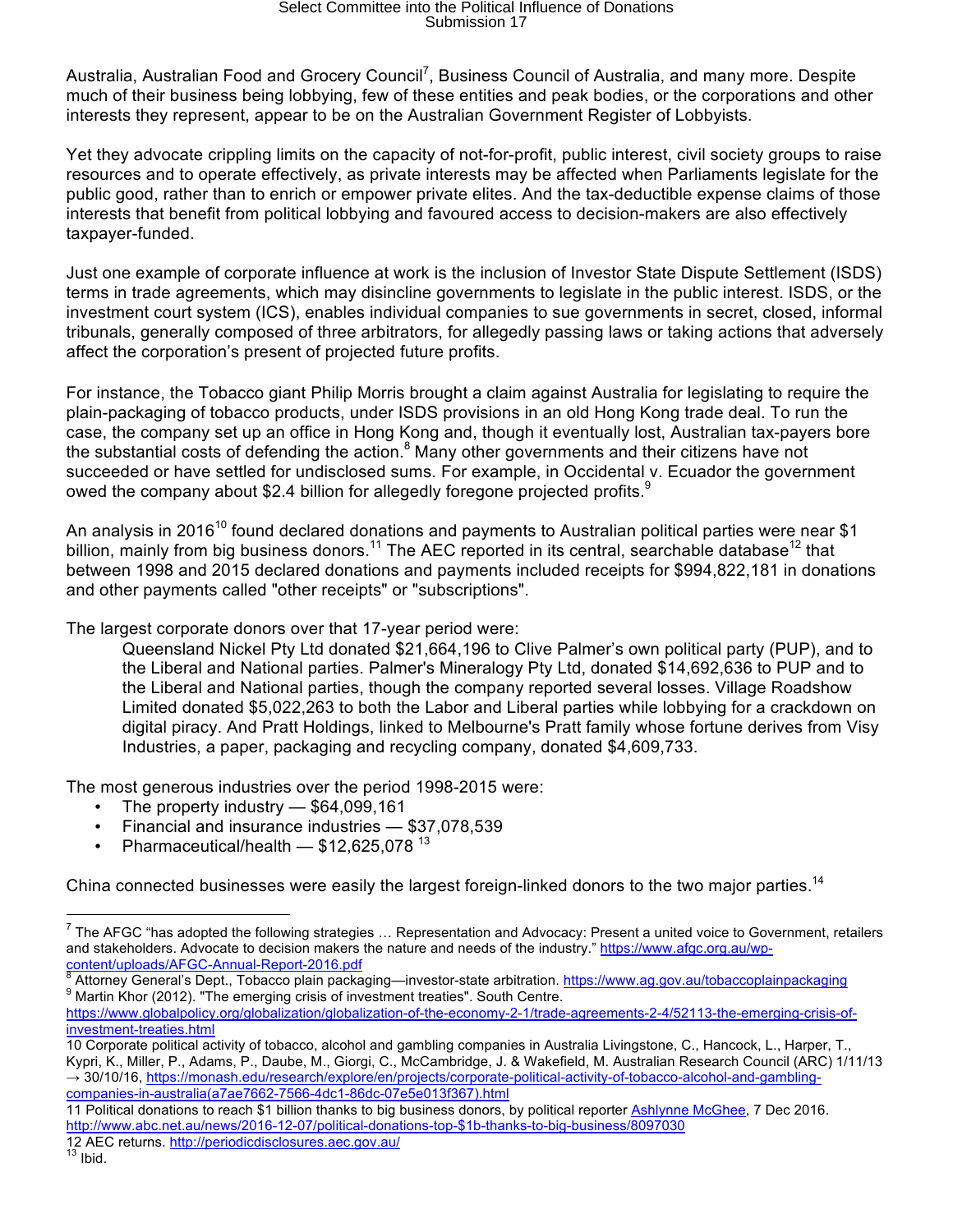# **Corporate not-for-profits lobby and advocate on policy**

Investigative journalist Michael West has published several articles on the influence that organised big business has over politics. He notes that like other not-for-profits, the Business Council of Australia (BCA) paid no tax on revenues of \$11.4 million last year and had untaxed income of \$28.6 million over the most recent three years. West also notes that half of the BCA's 130 corporate members paid no tax either. The BCA is a not-for-profit entity that also lobbies and advocates for the interests of its constituents. West reports that the BCA says its:

"objectives and strategy" are to "work on behalf of the chief executives of Australia's largest companies to influence the economic policies, institutions and governance arrangements. … Members represent a range of sectors including mining, retail, manufacturing, infrastructure, information technology, financial services and banking, energy, professional services, transport and telecommunications."<sup>15</sup>

He notes other non-profits "the Minerals Council of Australia, which represents big mining companies, has recorded income of \$41.4 million and the peak body for the world's biggest oil companies, APPEA (the Australian Petroleum Production & Exploration Association) racked up revenues of \$58.6 million."16

In recent years these industry associations have worked to reshape Australian politics and remove from office those politicians supporting policies judged adverse to their members' commercial interests. Indeed, the mining industry was even successful in bringing down a Prime Minister whose proposed policy mining interests they judged to be commercially undesirable. As Michael West explains, when:

"Kevin Rudd was deposed as prime minister, the Minerals Council of Australia – whose TV campaign led to his demise – enjoyed revenues of \$35 million. That buys influence. Its advertising bill in the year to December 2010 was \$15.8 million, consultants' fees were almost \$6 million, and key executives were paid \$3.1 million for their advocacy. Rudd's mining tax was duly jettisoned.

"There is a plague of "influencers" in Western democracies and they are richly remunerated to pursue vested interests over community interests. The rise in "influencers" and the fall in public confidence in government has left us with virtual policy stasis and little scope for significant reform. Every time reform is mooted, it receives scare-campaign treatment by one interest group or another. The claims of plunging property prices in the event of negative-gearing reform spring to mind."<sup>17</sup>

All entities should be banned from running such partisan electoral advertising campaigns, since Registered Charities are already prohibited from such prejudicial behaviour.

## **Agribusiness politics and advocacy – not-for-profit but not in the public interest**

A clear distinction is needed in the law between corporate not-for-profit entities that influence public policy and electoral outcomes for private gain, and civil society non-profits that have principal goals of protecting the environment, public health, social justice and the public interest generally and which are rightly prevented by Australian charities law from engaging in party politics.

A web of connection and influence exists among seemingly independent organisations that are often managed by the same personnel, and are sponsors and financiers of each other, to promote a single

<sup>&</sup>lt;sup>14</sup> Chinese investment in Australia's power grid explained, by political editor Chris Uhlmann, 21 Aug 2016 http://www.abc.net.au/news/2016-08-21/chinese-investment-in-the-australian-power-grid/7766086<br><sup>15</sup> BCA investigation: power of the business lobby in Australia, by Michael West, Sep 28, 2017.

https://www.michaelwest.com.au/bca-investigation-power-of-the-business-lobby-in-australia/<br><sup>16</sup> BCA member companies. http://www.bca.com.au/about-us/our-members<br><sup>17</sup> How business lobbyists trump your vote, by <u>Michael West</u>

trump-your-vote/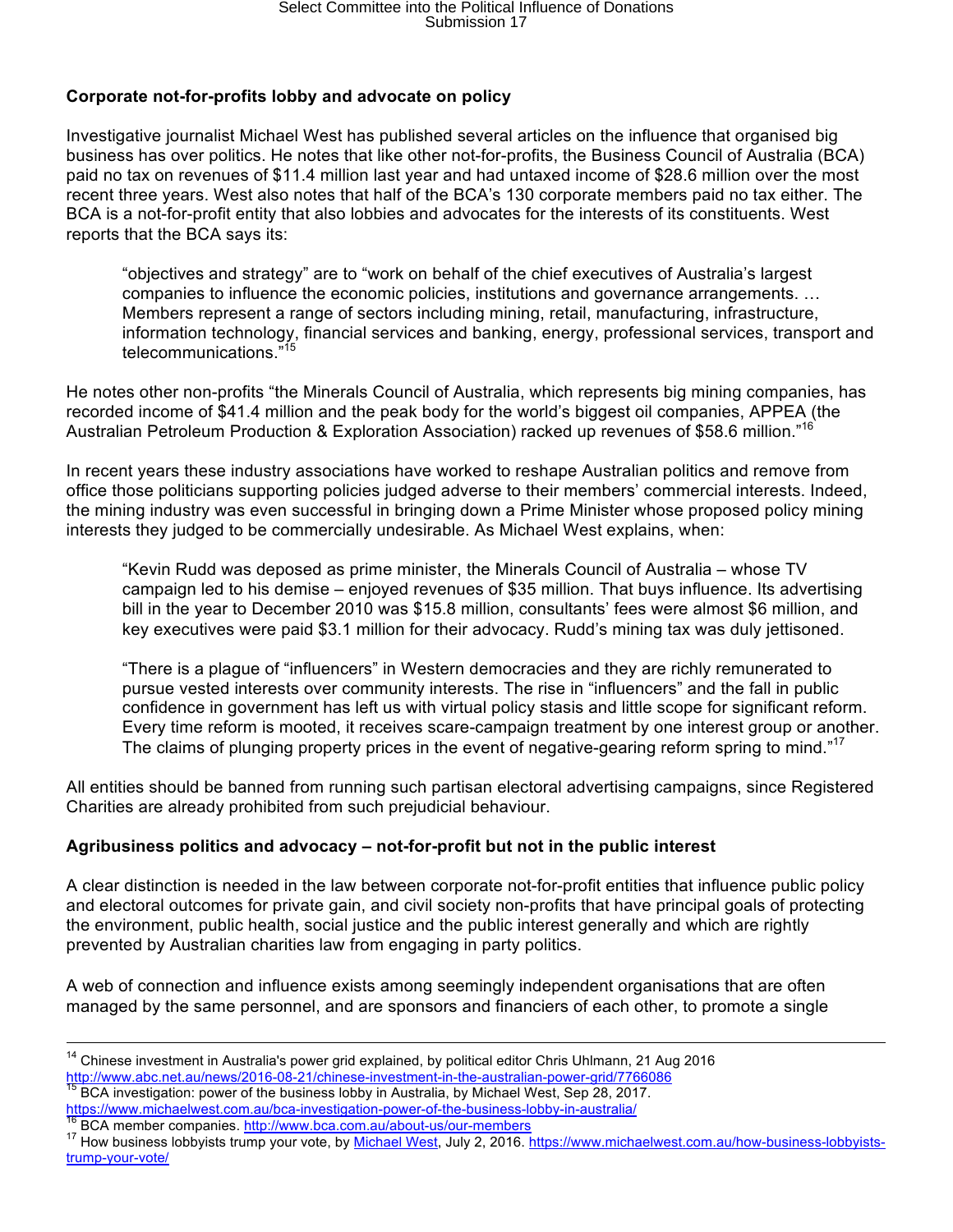agribusiness agenda. Many of their policies are against the interests and aspirations of most Australian family farmers and shoppers.

One classic of co-ordinated industry lobbying and advocacy was the Single Vision Grains Australia report entitled "Delivering market choice with GM canola" published in 2008.<sup>18</sup> Its prime objective was to overturn the five-year moratoria on GM canola, imposed in all canola-growing states, after the Office of Gene Technology Regulator issued Monsanto and Bayer with unrestricted and unconditional commercial Roundup and Liberty tolerant GM canola licences in 2002.<sup>19 20</sup>

Grains industry endorsers of the 2008 Single Vision Statement were:

CEO, CropLife Australia; Managing Director, GRDC; General Manager – BioScience Bayer CropScience; Managing Director, Monsanto Australia Limited; Managing Director, Pioneer Hi-Bred Australia Pty Ltd; Managing Director, Nufarm Limited; Managing Director, Pacific Seeds Pty Ltd; Managing Director, Allied Mills; General Manager – Commercial Strategy and Business Development, Cargill; Chairman, Australian Oilseeds Federation (also the GM from Cargill); Chief Executive Officer, Australian Seed Federation; Managing Director, ABB Chief Executive Officer, CBH; Managing Director, Graincorp; Group GM Director, Riverland Oilseeds; President, Grains Council of Australia; Chairman, Grain Growers Association; Executive Director, Flour Millers' Council of Australia; Chief Executive Officer, NACMA; President, NSW Farmers' Association Chairman, PGA Western Graingrowers; Chair, Grains Council, South Australian Farmers' Federation; President, Victorian Farmers' Federation; President, Grains Section, WA Farmers; Agforce Grains President

Other industry endorsers were:

CEO, AusBiotech; CEO, Australian Food and Grocery Council; CEO, National Farmers' Federation; Chairman of Agrifood Awareness Australia Limited (now called ABCA).

# **Croplife Australia**

Croplife Australia Limited is a public, unlisted, non-profit Australian company, limited by guarantee, which lobbies and seeks to influence government policy on its members' behalf.<sup>21</sup> It is the peak body representing companies in the agricultural chemical and genetically manipulated (GM) seed industries. Sixteen of its corporate members control 85% of crop protection products and 7 member companies own 100% of the crop biotechnology products that Australian farmers use.<sup>22</sup>

In financial year 2014/15, Croplife made donations of \$25,545 to the National Party of Australia and \$15,000 to the ALP.<sup>23</sup> And in 2015/16, it donated \$22,300 to the ALP and \$42,500 to the Nationals.<sup>24</sup> Yet CropLife and its key personnel do not appear to be on the Australian Government Register of Lobbyists.

At CropLife's urging, shortly after his appointment as the National Party Agriculture Minister in the Coalition Government, Barnaby Joyce, introduced the Agricultural and Veterinary Chemicals Legislation Amendment (Removing Re-approval and Re-registration) Bill 2014<sup>25</sup> into parliament and it passed into law with ALP support. The Bill rescinded a new review scheme due to begin on July 1, 2014, for the systematic Re-

<sup>&</sup>lt;sup>18</sup> Delivering market choice with GM canola, an industry report prepared under the Single Vision Grains Australia process. http://australianoilseeds.com/\_\_data/assets/pdf\_file/0019/2935/Delivering\_Market\_Choice\_with\_GM\_canola\_-\_FINAL\_-\_1MB.pdf 19 OGTR DIR 020/2002 General release of Roundup Ready® canola (Brassica napus) in Australia

http://www.ogtr.gov.au/internet/ogtr/publishing.nsf/Content/DIR020-2002<br><sup>20</sup> OGTR DIR 021/2002 Commercial release of canola genetically modified for herbicide tolerance and hybrid breeding system for<br>use in the Australian

<sup>&</sup>lt;sup>21</sup> CropLife Australia Limited. http://www.abn-lookup.com/firm/croplife-australia-limited-008579048/<br><sup>22</sup> CropLife members. https://www.croplife.org.au/members/<br><sup>23</sup> Donor to Political Party Disclosure. http://periodicdis http://www.aph.gov.au/Parliamentary\_Business/Bills\_Legislation/Bills\_Search\_Results/Result?bId=r5196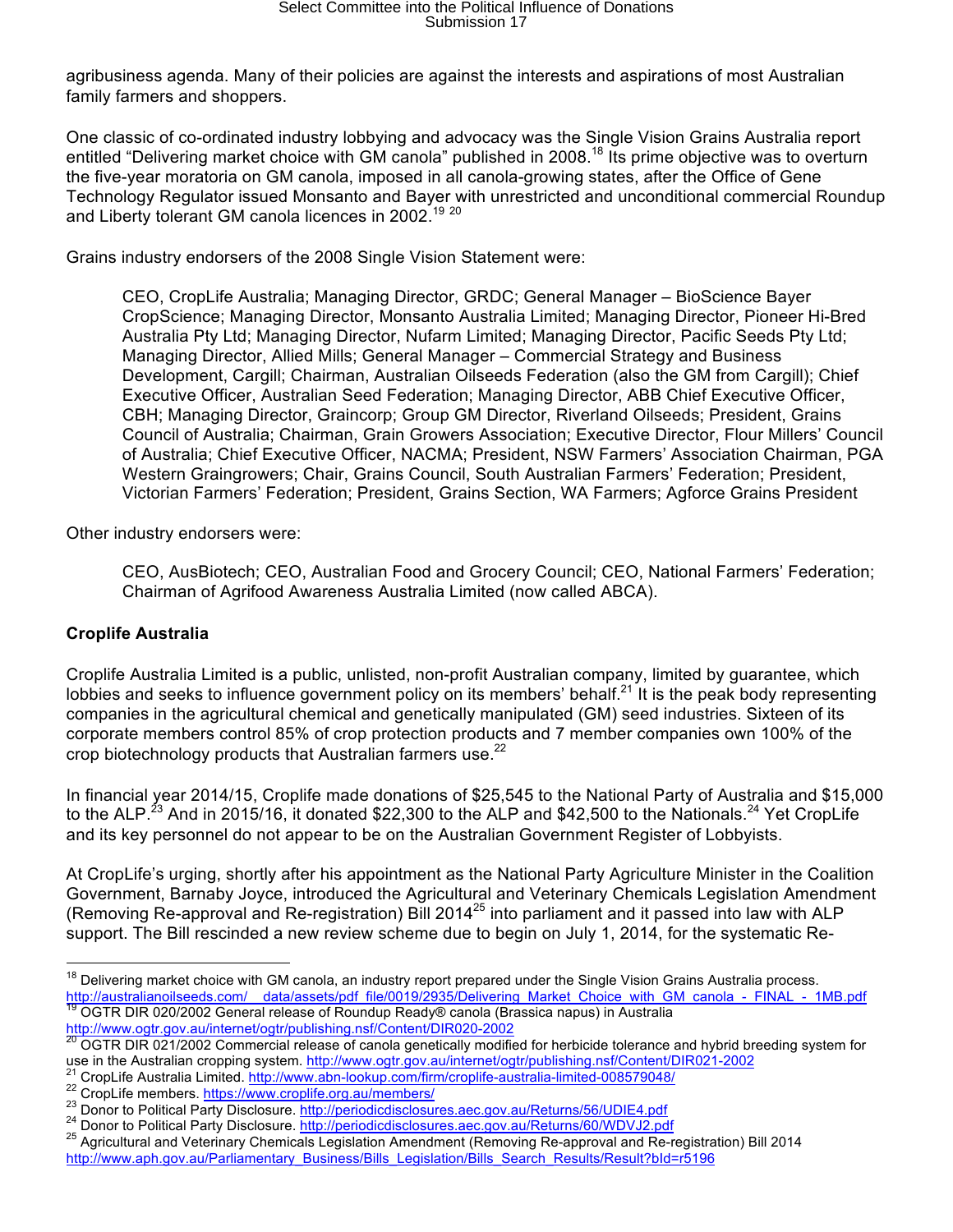approval and Re-registration of all agricultural and veterinary chemicals. A former Labor government had steered the scheme through the parliament and budgeted for it.

Under the scheme, the Australian Pesticides and Veterinary Medicines Authority (APVMA) was set to review the safety of agricultural chemicals. Only those safe and fit for purpose were to be re-registered for continued use. New safety research data would have been required, especially on the thousands of old farm and animal chemicals approved decades ago, before modern chemical tests were available. Many of them would likely not have passed the safety review process and would have been withdrawn from use, to protect the safety of farmers, spray operators and the public.

Directing the pushback against the scheme were Croplife's Board President from Syngenta Australia Pty Ltd, its Vice President for Crop Protection from Sipcam Pacific Australia, its Vice President for Crop Biotechnology from Monsanto Australia Limited, the Chair of its Corporate Governance Committee from Bayer CropScience Pty Ltd, and Board Members who represent Adama Australia, BASF Australia, Dow AgroSciences Australia Ltd, FMC Australasia Pty Ltd, and Nufarm Australia Limited.<sup>26</sup>

In the news media, in public forums and government inquiries, Croplife advocates an end to the powers of State and Territory Governments to declare GM and GM-free Zones for marketing reasons. These powers derive from a policy principle made under Section 21 of the Gene Technology Act 2001 (Cwth), then enacted as the Gene Technology (Recognition of Designated Areas) Principle 2003.<sup>27</sup>

CropLife's CEO advocated at Productivity Commission hearings into Agriculture Regulation that:

"... state and territory governments should remove their (GM crop) moratorium."<sup>28</sup>

He also sought to end GM and chemical labels, claiming:

"… it's not just in the GM area where government has failed to adhere to these principles (that approved products not be labelled). Safe Work Australia is acting in deference to this best practice advice and applying unnecessary costly and potentially confusing labelling requirements on already regulated agricultural chemicals".<sup>29</sup>

Then he claims to discredit his industry's critics with the baseless assertion that:

"There are some very well organised, well funded and global corporations that are in the business of running false campaigns around that, whether it is their genuine belief or not."<sup>30</sup>

This aptly describes CropLife Australia itself. The lobby group is a member of CropLife International's global network of companies and lobby groups, promoting Genetic Manipulation techniques and their living products, and agrichemicals. They include: Monsanto; Bayer; Dow; Syngenta; Dupont; BASF; Sumitomo; FMC; plus fifteen national and regional CropLife and related organisations covering every continent and region in the world. $31$ 

Professor Jill Gready gave the hearing another perspective on CropLife's claims and a more optimistic view of the public's capacity to influence government policies:

"And a bit about the politics was mentioned by Mr Cossey of CropLife. … public support is necessary in the political system we have, because any changes to regulation will need public support to get through parliament, and at the moment, parliamentarians are hearing a lot from the anti-GM lobby,

<sup>&</sup>lt;sup>26</sup> CropLife Australia Board members: https://www.croplife.org.au/about-us/board/<br><sup>27</sup> Gene Technology (Recognition of Designated Areas) Principle 2003 https://www.legislation.gov.au/Details/F2007B00679<br><sup>28</sup> Productivity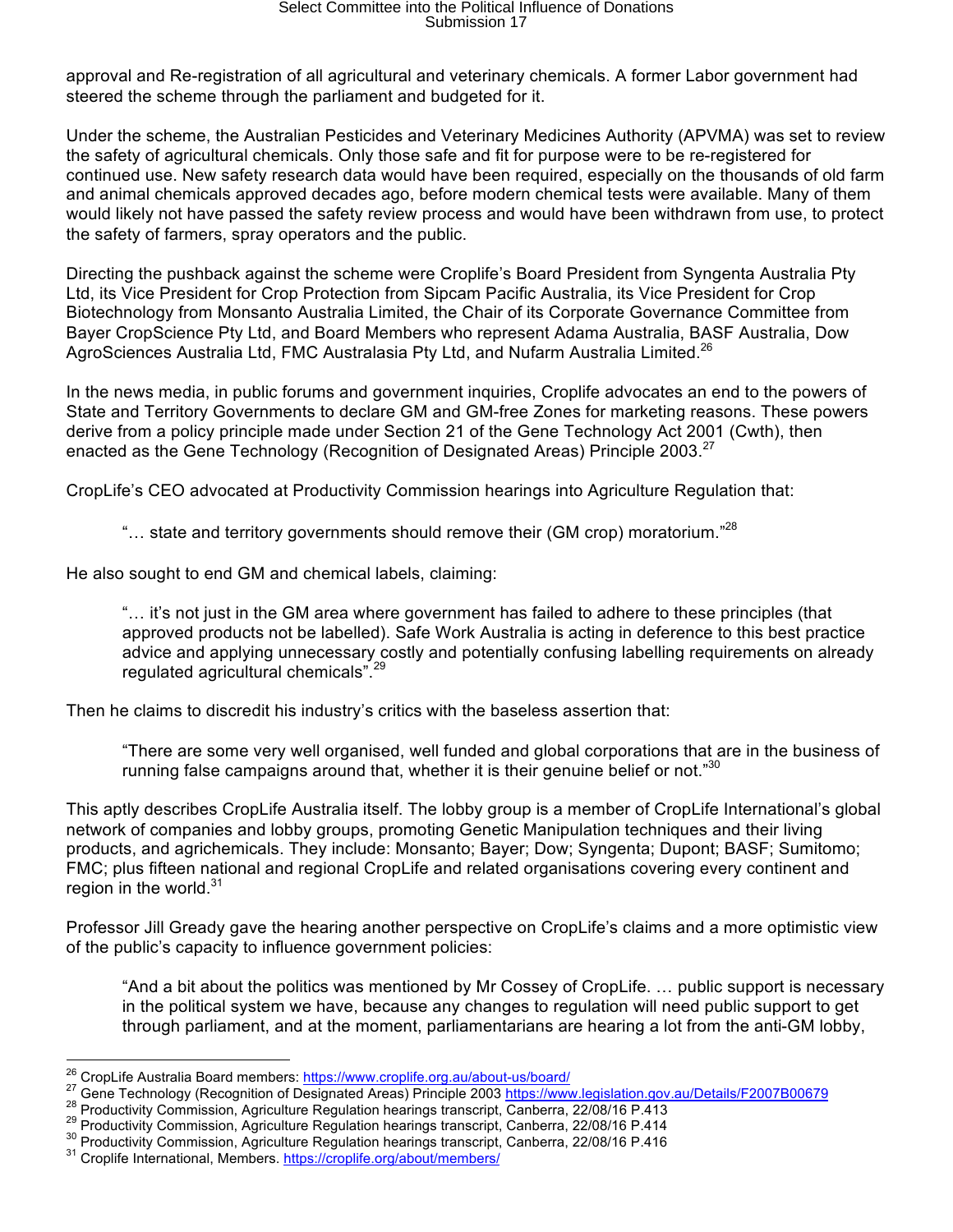and clearly they hear a lot from the pro-GM lobby, but as you, everybody would be aware, the parliamentary process has drivers, and the major driver there is public support.<sup>"32</sup>

CropLife Australia's sponsors include Agsafe (also CropLife and Corporate aligned)<sup>33</sup>, Croplife Asia, Croplife International and the Agricultural Biotechnology Council of Australia (ABCA). $34$ 

# **Agricultural Biotechnology Council of Australia (ABCA)**

ABCA is also both a not-for-profit and a corporate advocacy group. ABCA's founding members were: CropLife Australia, the Grains Research and Development Corporation, the National Farmers Federation, and AusBiotech. It is a Company Limited by Guarantee, with CropLife, AusBiotech and NFF as its present financial backers. Its role is to act as the:

"national coordinating organisation for the Australian agricultural biotechnology sector," which aims to: "ensure that the Australian farming sector can appropriately access and adopt biotechnology."35

ABCA is an advocacy body with:

"an extensive collection of information materials to enhance informed decision-making."<sup>36</sup>

#### **AusBiotech**

AusBiotech is also both a "not-for-profit limited guarantee company managed by a Board elected by members under a constitution."<sup>37</sup> and an advocacy group. AusBiotech transitioned from the Australian Biotechnology Association (ABA), a science club, about 25 years ago. A Commonwealth Government grant of \$450,000 enabled AusBiotech to be created as:

"The leading Australian industry body representing and advocating for organisations doing business in and with the global life sciences economy."<sup>38</sup>

The entity specifically advocates for:

"policy reform in tax, clinical trials, intellectual property, regulation and more to sustain Australia's global competitive advantage in the life sciences" and offers "representation and support for members nationally and around the world."<sup>39</sup>

Monsanto and Bayer are represented on AusBiotech's AusAg & Foodtech Committee which:

"advocates on behalf of industry by providing commentary on policy, fosters relationships between investors, researchers and industry leaders and facilitates investment opportunities." 40

The "Policy and Advocacy" section of AusBiotech's website includes:

"an industry position survey, policy positions, submissions, reports and consultations."<sup>41</sup>

<sup>&</sup>lt;sup>32</sup> Productivity Commission, Agriculture Regulation hearings transcript, Canberra, 22/08/16 P.451<br><sup>33</sup> Agsafe Board Members: https://www.agsafe.org.au/about-us/board-members<br><sup>34</sup> CropLife Sponsors. https://www.croplife.or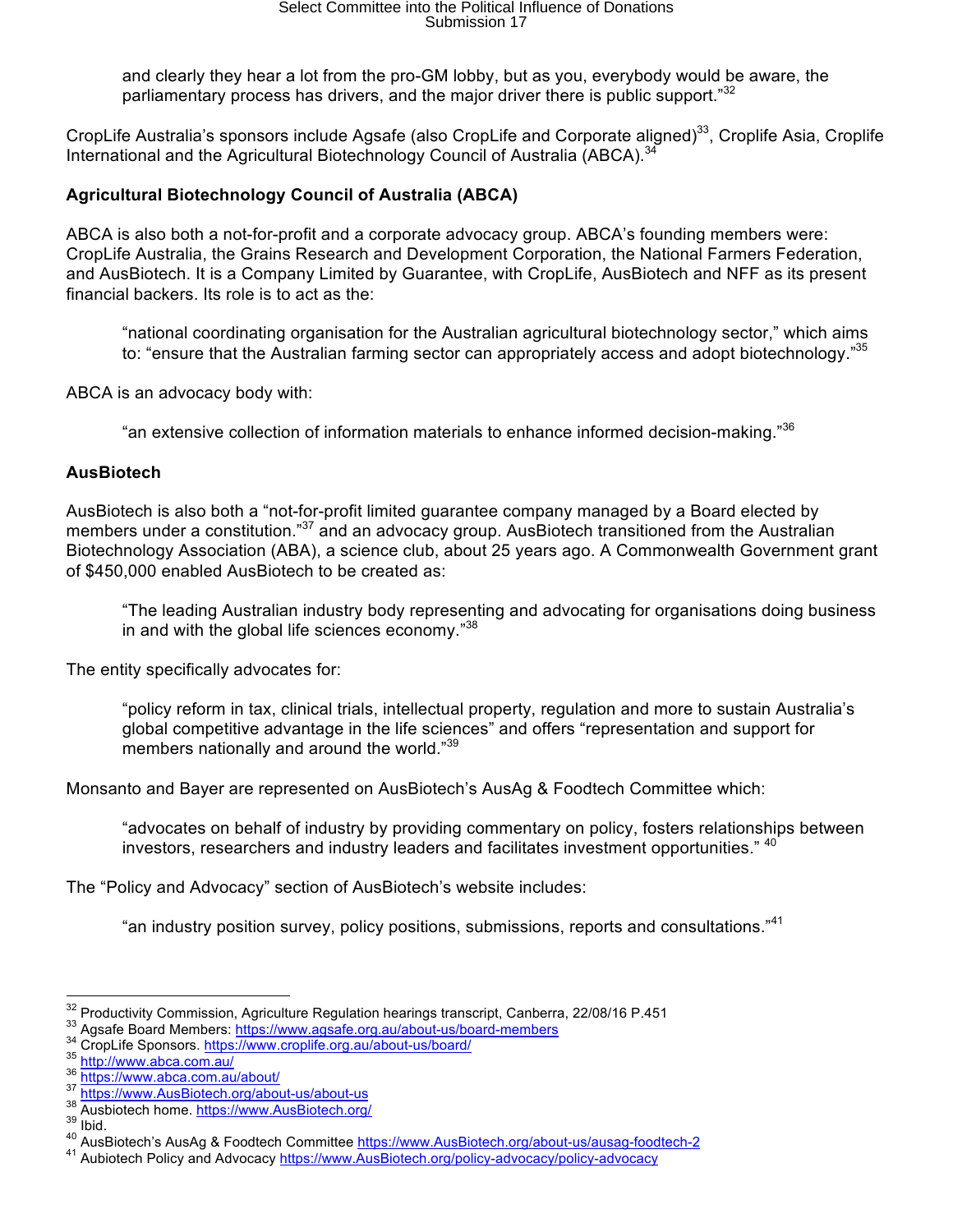# Select Committee into the Political Influence of Donations Submission 17

## **Businesses influence GM policy**

After Peter Beattie's retirement as Premier of Queensland in 2008, the Sunday Mail naively editorialised, in admiration that:

"He will not be jumping on the government gravy train and he won't be cashing in his experience to the highest bidder. Mr Beattie has so much to offer but has decided the moral and ethical price is too high. $^{\sqrt{42}}$ 

Despite this posturing, soon afterwards the new Premier Anna Bligh appointed Beattie as Queensland's Trade Commissioner to the USA for three years, with a taxpayer-funded remuneration package of \$300,000 pa, on top of his parliamentary superannuation of \$160,000 pa. Beattie's particular focus was on promoting GM techniques and their products, which he had also done very unsuccessfully during his Premiership.<sup>43</sup>

Beattie attended the Biotech Industry Organisation's (BIO 2011) conference in Washington DC USA<sup>44</sup> to promote the biotech industry, when Australian Ambassador Kim Beazley could not attend. NSW Minister Andrew Stoner spent \$30,000 on a one-week trip to the same conference. Other Australian politicians there included Federal Innovation, Industry, Science and Research Minister Kim Carr and Queensland's Premier Anna Bligh.<sup>45</sup>

On May 19 2009, at BIO's 2009 International Convention and trade show in Atlanta, Georgia, USA, Victorian Innovation Minister Gavin Jennings signed a \$50 million public private partnership (PPP) with Dow AgroSciences for a Global Alliance for Crop Innovation. Professor German Spangenberg, of the Victorian Department of Primary Industries also attended.<sup>46</sup> Queensland Minister for Natural Resources, Mines and Energy, and Minister for Trade, Stephen Robertson, was also there with a trade mission to the USA.<sup>47</sup>

BIO USA itself, is: "the world's largest biotechnology trade association, our members are leading the research and development of innovative healthcare, agricultural, industrial and environmental biotechnology products." Among present Australian Members of BIO USA are: AusBiotech, Ltd; Dow Chemical (Australia) Limited; Government of Victoria - Melbourne; Office of The Premier of Victoria; and 25 other universities, companies and research institutes.<sup>48</sup>

The nexus of power and influence among all the agribusiness, agrochemical and GM promoters and owners is plain from our analysis. Limiting or dismantling their complex of associations, influence-peddling and favoured access to policy makers is possible, but only through strategic reforms to the law. Those working for the public interest are your allies in this enterprise.

## **Australia's community public interest, not-for-profits and charities are invaluable**

The Joint Standing Committee on Electoral Matters inquiry into the 2016 election repeatedly focused on the activities and conduct of charities, particularly one of the four Special Registers of public interest not-forprofit organisations. We wish to emphasise that well-regulated, registered, not-for-profit charities with public

http://www.news.com.au/news/states-flagship-biotech-fund-banks-on-life-sciences/news-<u>story/9d529540662195c750b53b1f77f7daac</u><br><sup>44</sup> 2011 Pictochust

 $42$  Shonks making hay in sunshine state of shame, SMH, Alan Ramsey, March 22, 2008.

http://www.smh.com.au/news/opinion/shonks-making-hay-in-sunshine-state-of-shame/2008/03/21/1205602656322.html<br><sup>43</sup> State's flagship biotech fund banks on life sciences, by Liam Walsh, August 17, 2009.

<sup>2011</sup> Biotechnology Industry Organization (BIO) International Convention.

http://www.biospace.com/news\_story.aspx?StoryID=227293&full=1

<sup>45</sup> Expensive adventure - Andrew Stoner's \$30,000 US jaunt, Kate Sikora and Bruce McDougall, Daily Telegraph, September 3, 2011 http://www.dailytelegraph.com.au/news/nsw/expensive-adventure-andrew-stoners-30000-us-jaunt/newsstory/66ff7735b8bc8c2eb9c13b5360ea1e48

<sup>46</sup> Victoria (Australia) and Dow AgroSciences Announce Global Alliance for Crop Innovation, 2009 BIO International Convention, May 18, 2009.

http://www.businesswire.com/news/home/20090518006259/en/Victoria-Australia-Dow-AgroSciences-Announce-Global-Alliance<br><sup>47</sup> Robertson, Trade Mission Report. http://www.parliament.qld.gov.au/documents/tableOffice/TabledPapers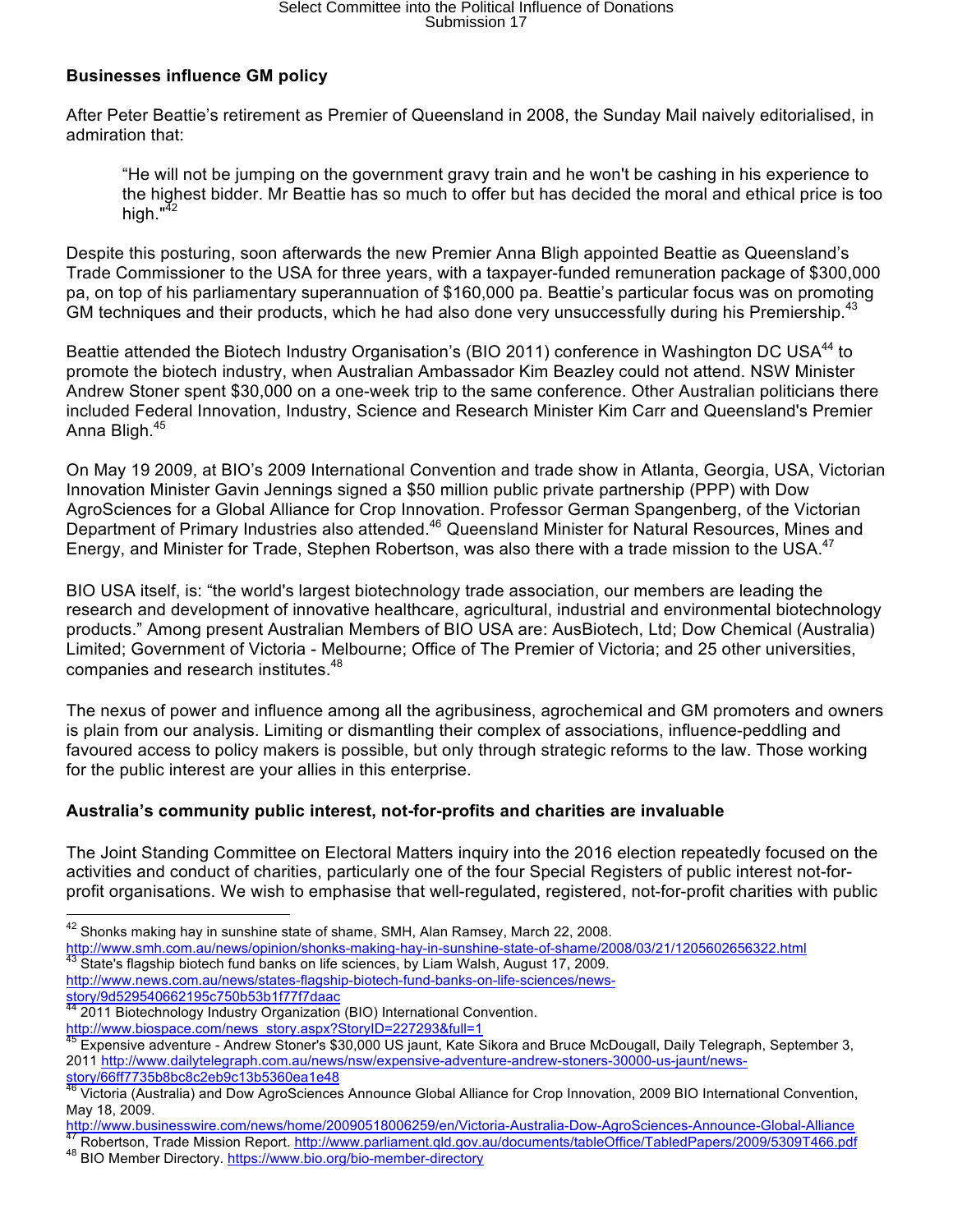interest goals have community confidence are not the problem with the present electoral and political system, especially in the damage that political donations wreak on our democracy.

Community non-profits are among Australia's most effective and pro-active bulwarks against the pernicious influences of other less scrupulous actors on the political scene that are only sketched out here. Civil society groups campaign and advocate for the goals and priorities of Australian society that help ensure our polity is socially just, peaceful, egalitarian and ecologically sustainable for future generations. Our activities help to enhance and strengthen democratic institutions and their standing in the community.

Community-based not-for-profits with DGR status, their modestly remunerated workers, and their millions of volunteer donors, members and supporters are the Parliament's allies in securing a fairer political system with increased integrity. The rules of engagement already require these not-for-profit entities to work exclusively in the public interest and for the common good. They only exist while their citizen members and donors continue to give support, to defend democratic values, and promote the public interest.

All Registered Charitable community groups are required:

- to appropriately pursue activities that serve their charitable purposes;
- not to have political purposes which disqualify them from registration; and <br>• to abstain from party politics
- to abstain from party politics.

So public interest groups should be nurtured and enabled to operate effectively through robust, but not draconian, regulation of their activities and funding. The large, diverse, and well-regulated Australian not-forprofit sector comprising some 600,000 organisations made grants of US\$1.048 billion in 2012.<sup>49</sup> All should be registered and regulated under Charities Law (including those now on the Special Registers).

Changes to not-for-profit rules that compromise this work for the public interest, would leave corporate and criminal interests at greater liberty to project their political influence, largely unhindered. Without effective public interest proponents to call out the big end of town and the crooks, our democratic checks and balances would be much weaker.

As the Joint Standing Committee on Electoral Matters correctly says in its discussion paper on the 2016 election, the system of Charities Law and regulation: "may in principle be:

- simple and streamlined;
- transparent and timely;
- clear and understandable; and
- level playing field."<sup>50</sup>

 $\overline{a}$ 

But many not-for-profit corporate-motivated entities, operating in the same space as public interest community groups, are not transparent and the playing field on which we all conduct our activities is anything but level. At the behest of corporates, some politicians are strenuously advocating that the public interest sector is stripped of its capacity to raise tax-deductible funds from its constituents and to operate effectively, while leaving corporate-backed entities untouched.

Stifling the activities and advocacy of public interest charities would undermine the health of Australia's democracy, especially if the corporate and criminal sectors are still able to transfer international funds and to claim tax deductibility for advocacy activities. This would accelerate the public disillusion and distrust in Australian politics that our parliament and the Senate seek to redress, while failing to curb the source of the greatest influence on Australian politics – big money, and the entities that trade favours to gain more wealth and power for their own private ends at our community's expense.

<sup>49</sup> OECD. Grants by private agencies and NGOs. https://data.oecd.org/drf/grants-by-private-agencies-and-ngos.htm<br><sup>50</sup> JSCEM, Inquiry into and report on all aspects of the conduct of the 2016 Federal Election and matters rel http://www.aph.gov.au/Parliamentary\_Business/Committees/Joint/Electoral\_Matters/2016Election